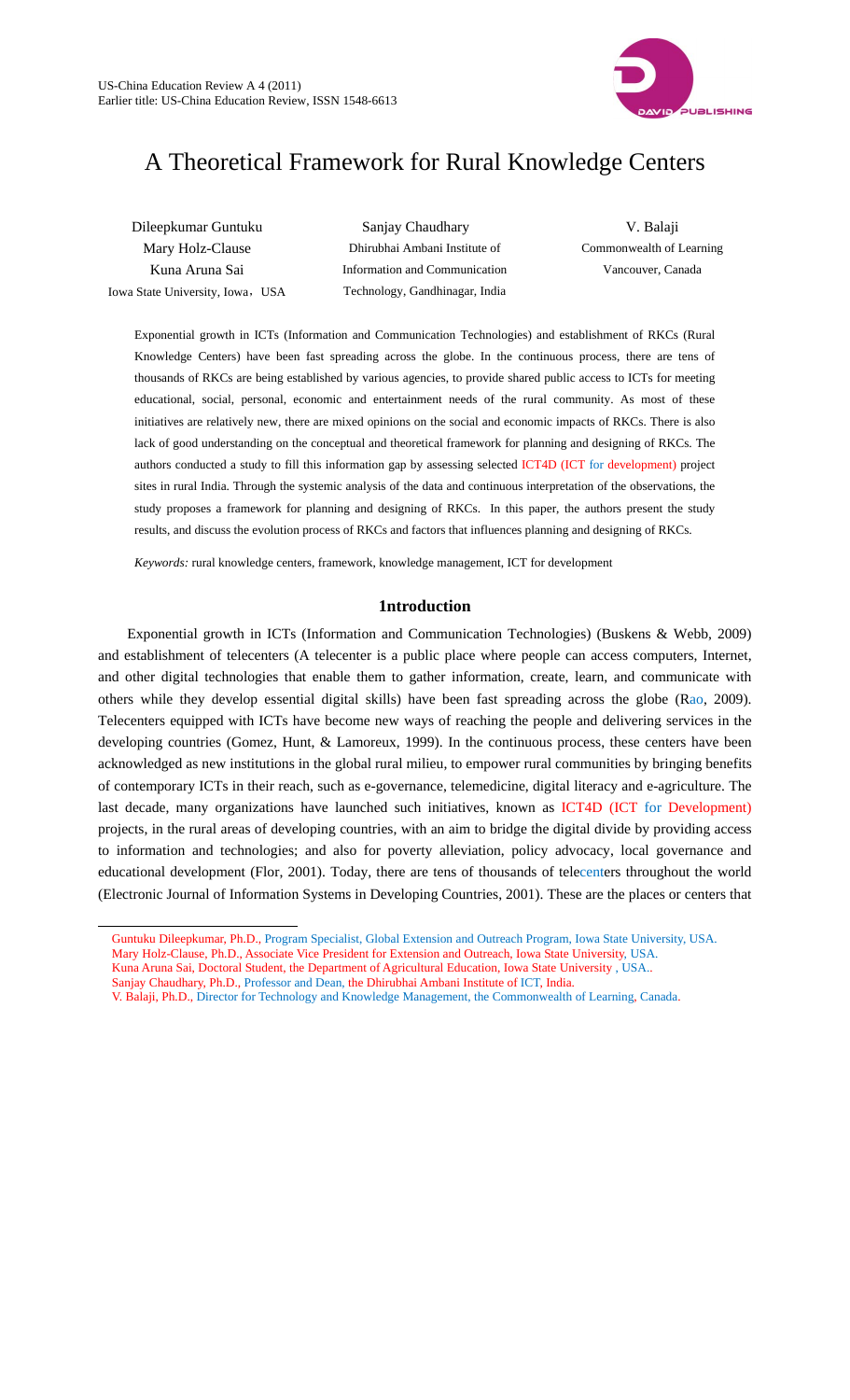provide shared public access to ICTs for meeting the educational, social, personal, and economic and entertainment needs of the community (Gomez, et al., 1999; Fuchs, 1998; Roger, 1999; Proenza, 2001).

As most of these initiatives are relatively new, there are mixed opinions available from the literature on their social and economic impacts in the communities where they are situated. For instance, the UNCSTD (United Nations Commission on Science and Technology for Development) reported, there are many instances where the use of ICTs is bringing widespread social and economic benefits, and also there are as many instances where ICTs are making no difference to the lives of people in developing countries (or) even having harmful effects (Mansell & When, 1998). Furthermore, emerging studies have shown that many of the claims being made about the potential of ICTs for development are not supported, and point to possible counter-productive effects (Gomez, et al., 1999). There is also lack of good understanding about a sound conceptual and theoretical framework for planning and designing telecenters. This study seeks to fill this information gap by assessing selected telecenters project sites in rural India, understand various dimensions and dynamics involved in planning and designing of telecenters.

## **Assessment of Telecenter Projects**

Most of the evaluation studies of telecenters till date have focused more on their operational aspects, such as technical, financial and managerial performances and sustainability aspects (Fuchs, 1998; Whyte, 2000; Judy, Gail, & Jeff, 2001; Latchem & Walker, 2001; Florence & Wamahiu, 2003; Balaji, Aswin, Kiran, Dileepkumar, Janaki, & Kumar, 2005), and few discussed on possible frameworks and approaches (Roger, 1999), (Gomez, et al., 1999; Whyte, 2000; Reilly & Gomez, 2001). Some studies reported on the role of telecenters in e-governance applications (Balaji, et al., 2005; Shirin & Kiran, 2001). There are no (or) very few evaluation studies focused on understanding various dimensions and dynamics involved in planning and designing of telecenters. In this particular study, an attempt has been made to conduct an assessment study by physically visiting selected telecenter project sites—Rural e-seva, E-seva, Rajiv Internet Villages, Saukaryam, Bhoomi, M. S. Swaminathan Research Foundation Information (MSSRF) Village Research Project, ITC e-choupals, Aaqua and Kisan Call Centers and understood many other projects from the literature and also interviewing the primary researchers and project personnel of the sites including Akshaya, Warana Wired Village Project, Drishtee, EID Parry, Kisan Kerala and E-Sagu. The study used multiple case study methodology, which has been discussed in detail in methodology section, to understand various dimensions and dynamics of these projects.

#### **Type of Projects**

The selected telecenter projects are different with each other, as per the public ICT access, varying in the clientele they serve, the services they provide, as well as their business or organizational model. These centers are being run by government agencies, Civil Society organizations (NGOs and CBOs), Corporate, educational institutions, etc. Each center has its own advantages and disadvantages, as the way they link communities with ICTs and bridge the digital divide.

#### **Methodology**

The aim of this study was to develop a framework for setting up of RKCs in developing countries. Since the focus of the research was in building a context aware framework which is synonymous with the theory building which Glaser and Strauss (1967) argued could be best approached with inductive qualitative research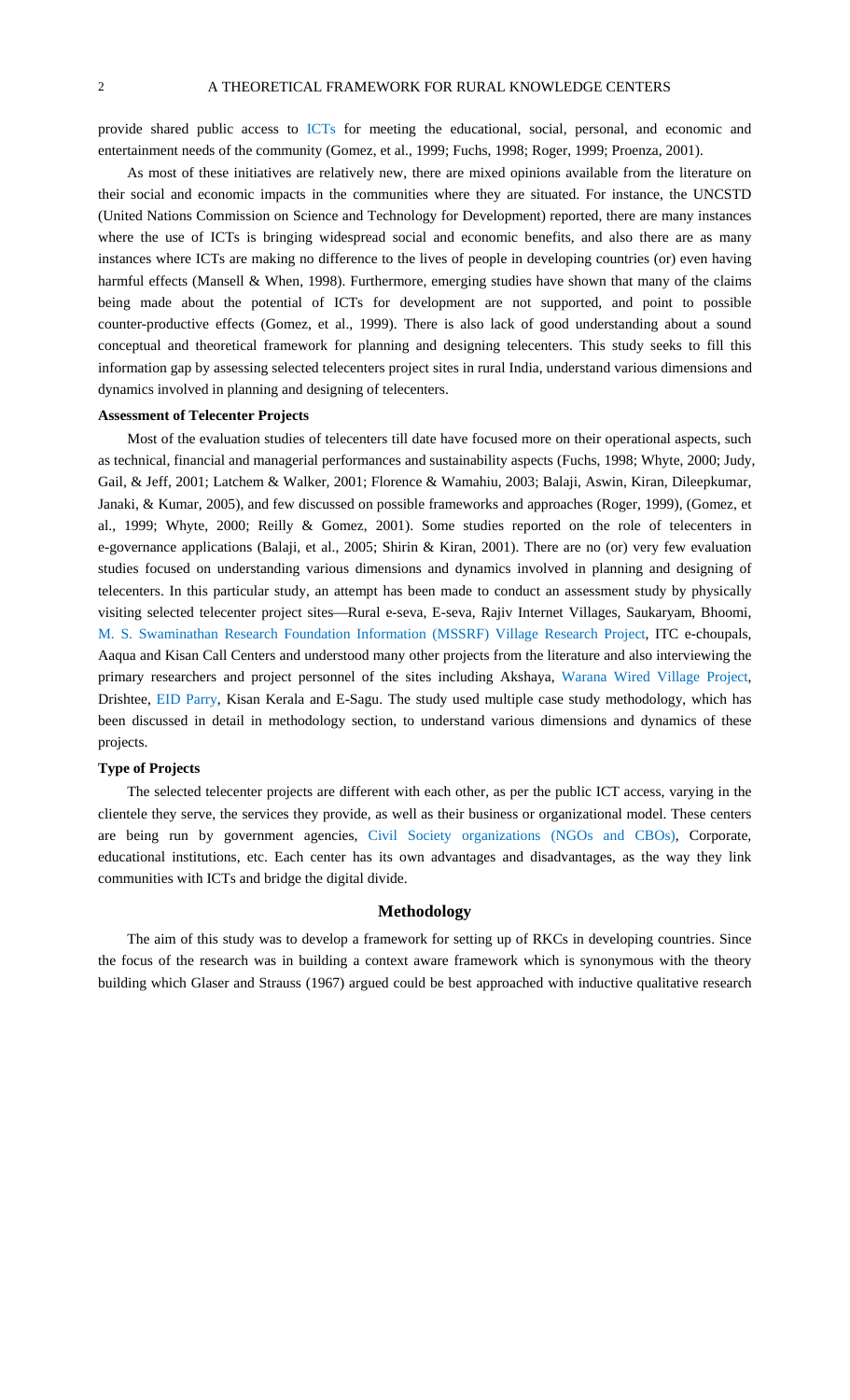rather than continual hypothesis testing. Therefore, it was decided to use the qualitative research method and identified case study method is much more suitable for this kind of study (Alavi & Carlson, 1992; Orlikowski & Baroudi, 1991).

#### **Case Study Method**

There are several definitions of case study, but Benbasat, Goldstein and Mead (1987) presented a comprehensive definition that drew from a variety of sources. They defined case study as a research approach that examines a phenomenon in its natural settings, employing multiple methods of data collection to gather information from on or few entities (people, groups or organizations) on a phenomenon that is not clearly evident at the outset. Case study is also good in research where no experimental control or manipulations of variables are involved. Compared to other approaches (laboratory and field experiments), researchers have less prior knowledge of what the variables of interest are and how they will be measured.

## **Multiple Case Studies**

Yin (1994) suggested that a single case study is appropriate in a situation previously inaccessible to scientific investigation, an extreme or unique case, or for theory testing purposes, while multiple case studies provide general explanations that are applicable to individual cases in spite of differences in each individual case. Multiple cases also support the development of abstraction across cases and make the result more generalizable and reduce any possible bias (Merriam, 1988; Miles & Huberman, 1994).

These definitely require some degree of generalizability of the findings and multiple case studies in multiple locations that were, thus, seen from the beginning as appropriate. While the conduct of multiple case studies can require extensive resources and time, the evidence from multiple cases is often considered more compelling, and overall study is, therefore, regarded as being more robust.

### **Data Collection Methods**

The study used several methods of data gathering: semi-structured interviews were complemented with short time on-site observations and surveys with quantified responses.

## **Data Analysis**

Data analysis of qualitative data depends on the capability of the researcher to integrate evidence from multiple sources (Benbasat, et al., 1987). The analysis may not be as mechanical as the analysis of quantitative data (Patton, 1990; Miles, 1983), but the conclusions from these analyses are reliable.

Important ideas were immediately taken down in the field notes, while all the recorded tapes were later transcribed. The transcribed data was thoroughly read and particular attention was paid to discussions about issues concerning the planning and designing of RKCs. Further meaning was ascribed to the salient points that emerged from these analysis based on the insight from the observation. After reporting the first series of findings, the study proposed a framework based on a discovery from the systemic analysis of the data and the continuous interpretation of the observations through the pre-knowledge of the phenomenon.

# **Learnings from the ICT4D Projects**

Despite good intentions and financial support, the effectiveness of ICT enabled RKCs is uncertain; and analytical understanding of the relationship between the enhanced deployment of ICTs and development outcomes is unclear or ambiguous. The inferences from the assessment of the ICT4D project sites are:

(1) There is prevalence of top-down approaches with few attempts to reflect the end users preferences and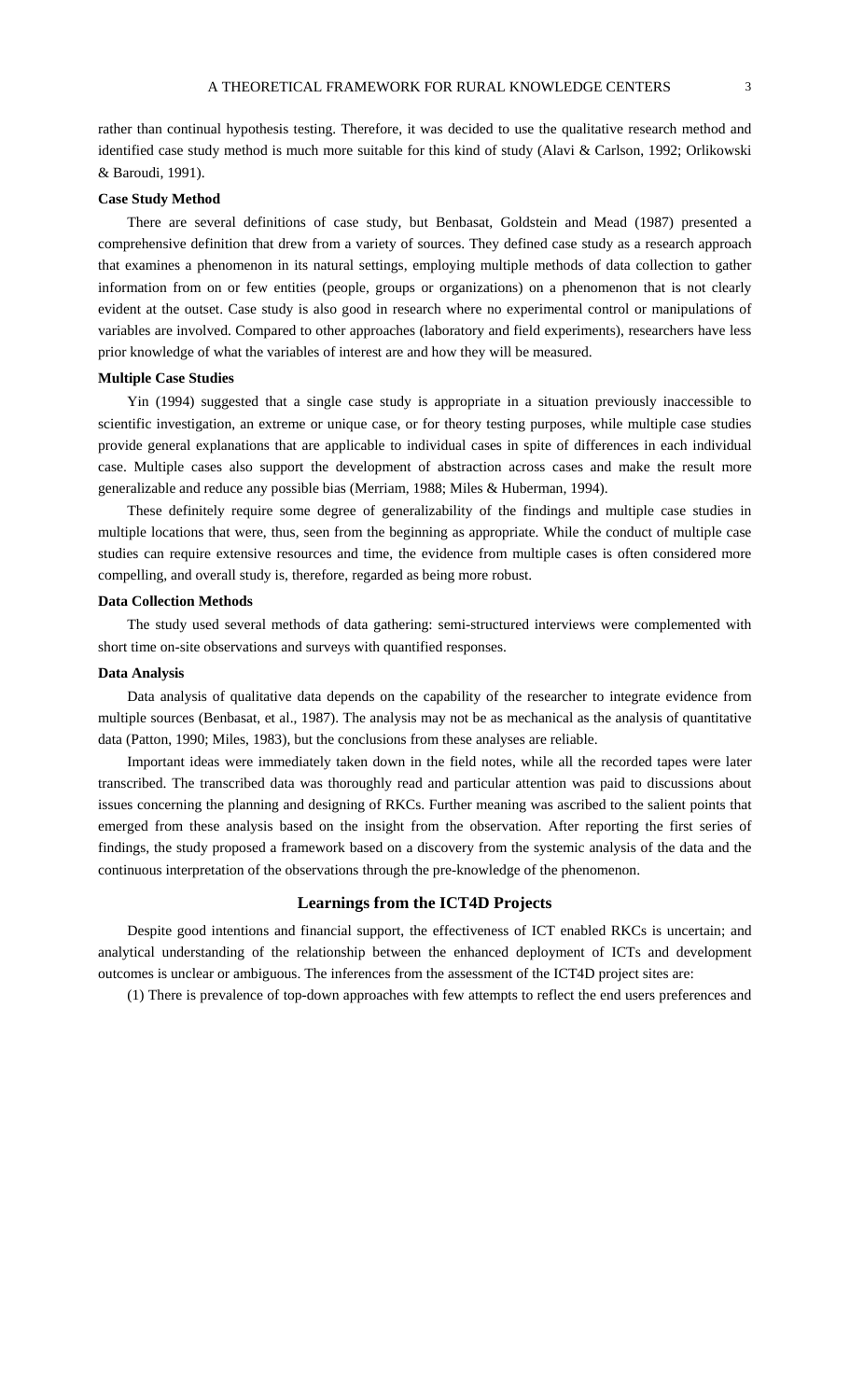needs;

(2) ICT and techno-infrastructure is not just computers and Internet, but also landline telephones, cellular phones, radio, television, etc. What is needed is a judicious blend of traditional and modern technologies depending on what would works best in a given situation;

(3) Production advisory services and market information access do not go together in all such efforts;

(4) Localization and customizability of content are still not practiced on a significant scale.

The study further suggested that efforts should be made to develop medium to high level of rural communities' faith in ICT enabled services. It was also suggested that participatory rural appraisals and rapid rural appraisals should be carried out to know about information needs of the rural communities and the social acceptance of the technology. Identification of the typical community problems would be the first step to start any kind of ICT4D/telecenter project. Emphasis should be given to define methodologies for transforming generic datasets into locale specific information for their effective use.

Based on these findings, a framework was proposed to set up ICT enabled RKCs and recommendations were made for their effective use.

#### **Evolution of RKCs**

Setting up of a computer center in a village does not constitute a knowledge center. The translation of a rural computer center into a knowledge center requires an intensive social process. A rural telecenter evolves into a knowledge center only when modern ICT facilitates transfer of information into knowledge. A telecenter providing market price is an information center. A telecenter, which enables the rural community to understand the differential mechanisms through which prices are influenced and determined, is a knowledge center.

Most of the rural ICT projects focus on providing information services, rather than looking at the knowledge management strategies. In agriculture and rural development, the importance of uneven distribution of knowledge in explaining variations in TFP (Total Factor Productivity) are being increasingly recognized (Chapman & Slaymaker, 2002). It was also reported by National Knowledge Commission of India in 2004. Mere information in the form of flow of messages may not be able to address the problem. Knowledge as the creative result of a flow of messages anchored on the commitment and beliefs of the actors involved in the process and resulting in human action is needed. Environment in which knowledge is built; capacity building and empowerment processes, social mobilization and organization are the important factors which have to be taken into consideration while transforming a telecenter into a knowledge center. Freire (1972) argued in the case of the pedagogy of oppressed vis-à-vis literacy programs, the need for dialogues and discourses among learners to understand the world instead of mere understanding of words. Similarly in the process of knowledge management, dialogues and discourses among the rural community are essential. Modern ICT, if properly defined, can help to broaden the canvass for dialogues and discourses among the rural community.

**Information Vs. Knowledge.** The differences between information and knowledge are being spelt out in many books and papers in recent times. Many authors have described the progressive processes from data to information to knowledge to wisdom in terms of purposes and contexts.

Data refers to raw materials, such as facts and figures that could be collected by an information system. Information refers to analyzed data often presented in a form that is specifically designed for a given decision-making task and transmitted to/received by decision makers. Knowledge refers to subsequent absorption, assimilation and understanding and appreciation of that information (Chapman & Slaymaker, 2002).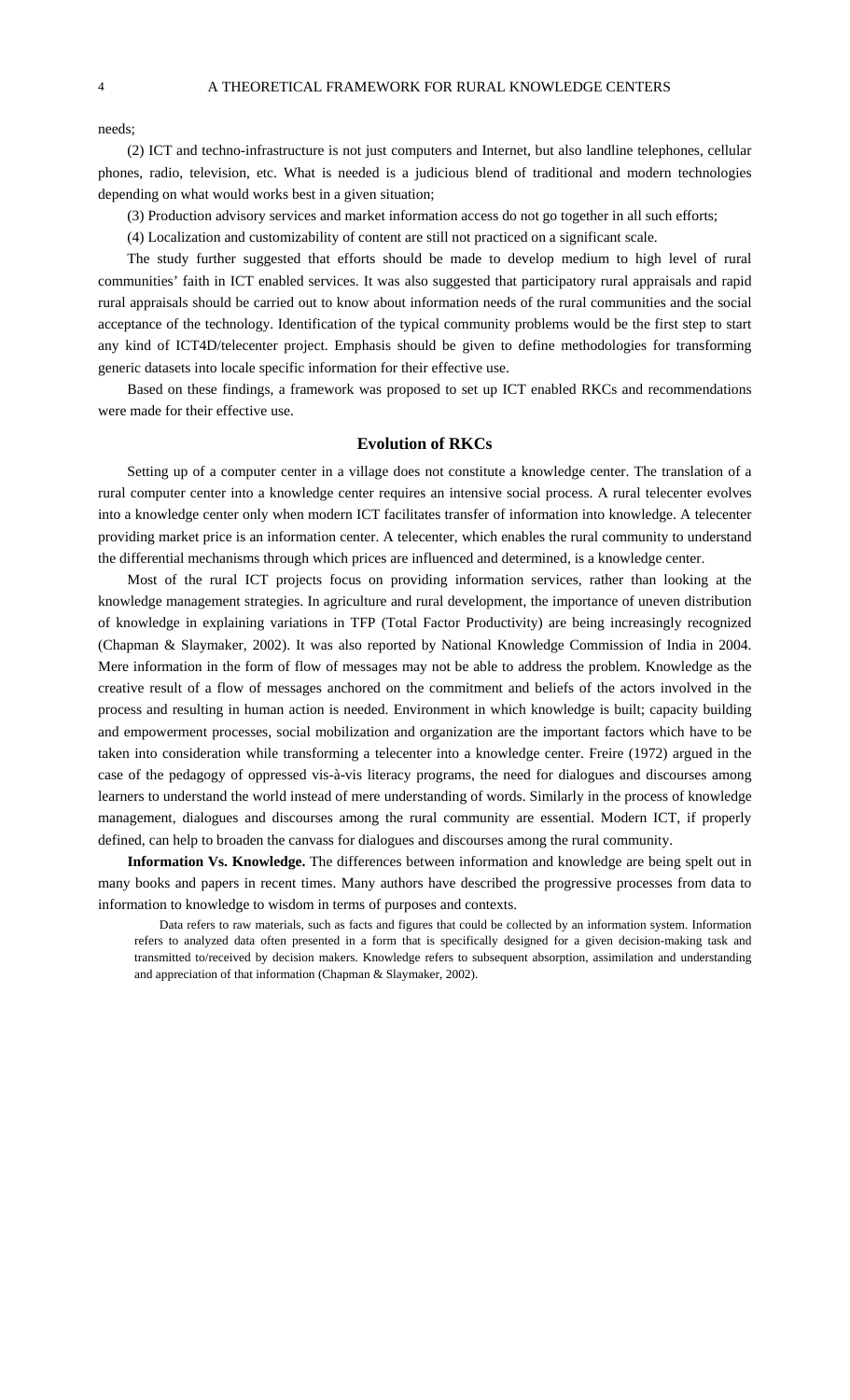#### A THEORETICAL FRAMEWORK FOR RURAL KNOWLEDGE CENTERS  $5$

Newell and Simon (1972) argued that

Knowledge is information incorporated in an agent's reasoning and made ready either for active use within a decision process or for action. It is the output of a learning process. Thus, the roles of knowledge are to: (1) transform data into information; (2) derive new information from existing ones; and (3) acquire new knowledge pieces.

Wisdom is considered as meta-knowledge, knowledge mobilized to acquire new knowledge and update it. From a philosophical angle, wisdom refers to the evaluation of knowledge vis-à-vis the norms, values and morality (Newell & Simon, 1972). Knowledge management focuses on definition of the context and validation of the information. It also increases the connections among people (who have knowledge) that would likely not occur without the help of a knowledge management system (Terra & Angelon, 2002). The process of searching answers for the following questions characterizes the dimensions of knowledge management;

Who created the information?

What is the background of the creators of information?

Where and when was it created?

How long will the information be relevant, valid and accurate?

Who validated the information?

Who else might be interested or has similar knowledge?

Where was it applied or proved to be useful?

What other sources of information are closely related?

How to test and validate some of the concepts?

In the context of rural community, the presence of traditional knowledge is another important dimension of knowledge management. The social construction of traditional knowledge and the blending of the new knowledge with traditional knowledge are the components of knowledge management. Thus, knowledge management necessitates a participatory management in which the rural community plays a crucial role in absorption, validation, critical evaluation, assimilation, understanding and appreciation of information.

According to Marwick (2001:815) knowledge management takes place at four levels: Socialization in which exchange of tacit knowledge takes place within a community; Externalization in which a set of tacit knowledge is converted into explicit knowledge; when the explicit knowledge is shared, the process of combination takes place; and finally internalization in which socialization, externalization and combination lead to further set of new tacit knowledge. Through such a process, the community plays a crucial role in converting a generic information and knowledge into locale specific knowledge. Such a system requires both vertical (between macro and meso organization and villager) and horizontal transfer of knowledge (from villager to villager) in which the knowledge creators at the macro and meso level interact with the community and through an interactive learning process both the stakeholders define the roadmap for knowledge management. The ICT enabled RKCs enhance the socialization process through broadening the horizontal transfer of knowledge. The creation of databases based on local knowledge and traditional knowledge represents the process of externalization in which the tacit knowledge is converted into explicit knowledge. ICT also facilitates the exchange of explicit knowledge within the communities and among the communities leading to a process of combination. Finally, internalization of explicit knowledge into tacit knowledge represents the framework of knowledge management. Thus, in a knowledge center, rural communities are not mere consumers of information but partners in knowledge management.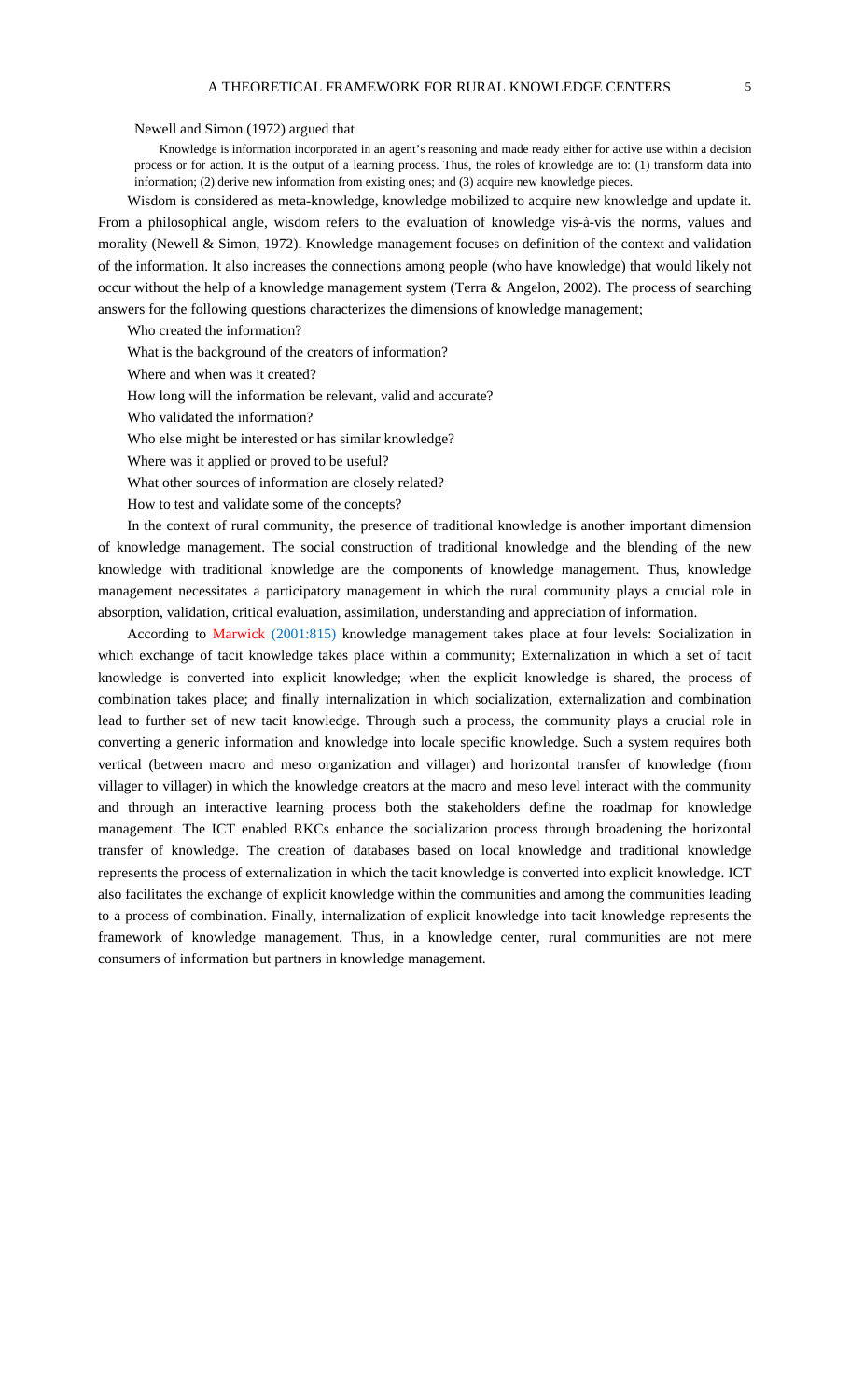#### 6 A THEORETICAL FRAMEWORK FOR RURAL KNOWLEDGE CENTERS

The various dimensions of RKCs vis-à-vis knowledge management are

(1) Centers of human resource management;

(2) Centers of information, such as weather, trade, market, transport, etc.;

- (3) Centers of governance for delivering development with least social and economic transaction cost;
- (4) Centers blending traditional wisdom with frontier sciences.

The community ownership is crucial. The various sections of the community (vis-à-vis caste, class, gender, age, religion and region) should be involved in the entire process of developing the programs, content, delivery methodologies, learning processes and assessment and in the use of innovative technologies. Such a participatory approach is necessary for ensuring the relevance of contents and technologies within the social context in which the knowledge center is operating.

According to Roling, Neils (1988), the evolution of rural knowledge center is a function of 7 C s, i.e., Connectivity, Content (Static and Dynamic), Context, Cash, Culture, Community and Communication. Ensuring the 7 Cs requires a process of Mobilization, Organization, Capacity Building, Technology Incubation, Technical Support, and System Management. Though Neils analyzed these aspects well, he forgot to include the factors influencing the process. In the proposed framework, we made an attempt to distinguish among processes, functions and influencing factors, and discussed in details how they relate with each other during the evolution of rural knowledge centers.

# **Framework for RKCs**

# **Process in evolution of a RKC**

**Needs Assessment.** Rural communities have own social dynamics and wide diversity of interests. The solutions to their problems will be highly local and highly specific. So identification of their needs, problems and technology preferences is a first step to start RKC in any location. After identification, analysis is required to provide relevant information resources through user preferred communication techniques for satisfying their information needs.

In most of the government projects, i.e., Rural E Seve, Eseva, Rajiv Internet Villages and Drishtee, the government officials assumed that they know what is needed at the grassroots and established the infrastructure for starting the activities without making any committed involvement of the local communities. That's why most of the projects even kick started the activities very well, but they lost that tempo and resulted in failure in achieving the long-term sustainability in the long run. In the case of ITC e-choupals, though the project personnel made efforts in identifying the needs of users, they didn't consider the user's preferences in technology identification. This resulted in looking for alternative mode of information communication for coffee and Aqua choupals. From this, it appears that RKC project should follow combination of bottom-up and top-down approaches with community mobilization to ensure the long-term sustainability of the project.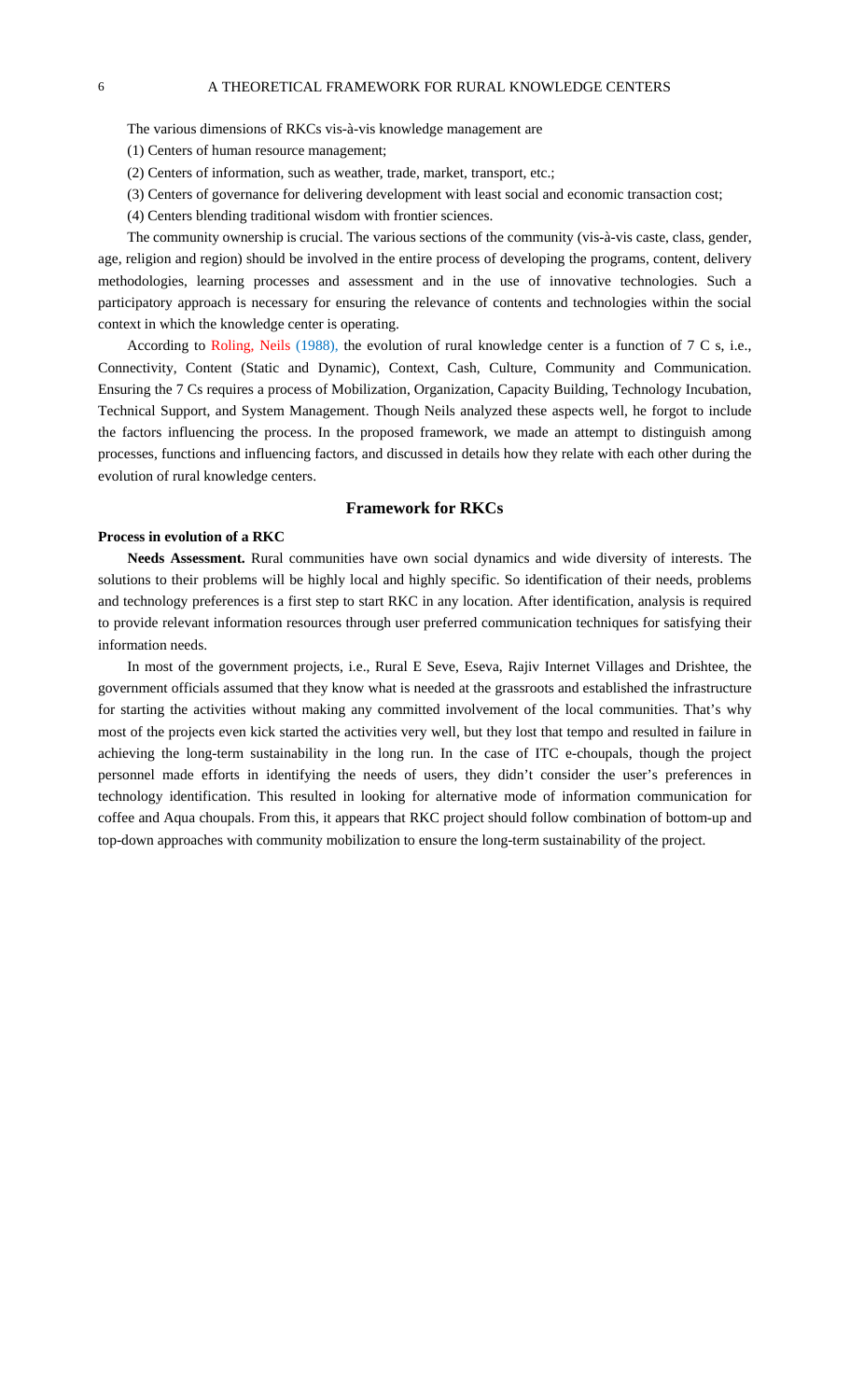

# **Influencing Factors**

*Figure 1.* Functional framework for RKCs.

**Mobilization.** Community mobilization and resource mobilization are essential for ensuring the long-term sustainability of the RKC project. Involving the communities in each and every evolution process of RKC, includes needs assessment, identification of the user preferred technology and resource mobilization; and also gives sense of ownership. Once the communities realize that the RKC project is being operated by them and for their benefit, then the operation will go long-way with the faith and motivation of involved communities. During the resource mobilization, make the communities to share the project costs in terms of community buildings, electricity and human work hours. Motivate them to identify and establish linkages with local knowledge producing agencies and their role in RKC operations; and make them to realize the information need and knowledge management process and pattern; make them to understand structural differences in the community, i.e., caste, class, religion, region, gender and age; and realize them need of allowing users to use facilities of RKCs irrespective of structural differences for achieving the development.

**Capacity Building.** Capacity building is often defined in the literature as a process to develop certain skill or competence to enable individuals (or) organizations to perform effectively. In this context, capacity building is essential to both the communities (individual level) and RKC (organizational level) for long-term execution of activities effectively. Capacity building is continuous long-term process as reported by UNDP (United Nations Development Program). It was therefore, since inception of the project, continuous capacity building to the communities and RKCs is essential on various areas, including (1) Organization—Capacitate the communities on identification of organization types, build organizations, planning programs through their organizations, linking the organization with the macro, meso and local organizations for horizontal and vertical transfer of knowledge, facilitating the organizations to define the self-sustainable interventions, developing contractual arrangement among various stakeholders, organization management and conflict resolution; (2) Literacy—The focus of first phase should be on digital literacy including literacy training on new software and basic trouble shooting, and the focus of second phase is on subject matter literacy training including use of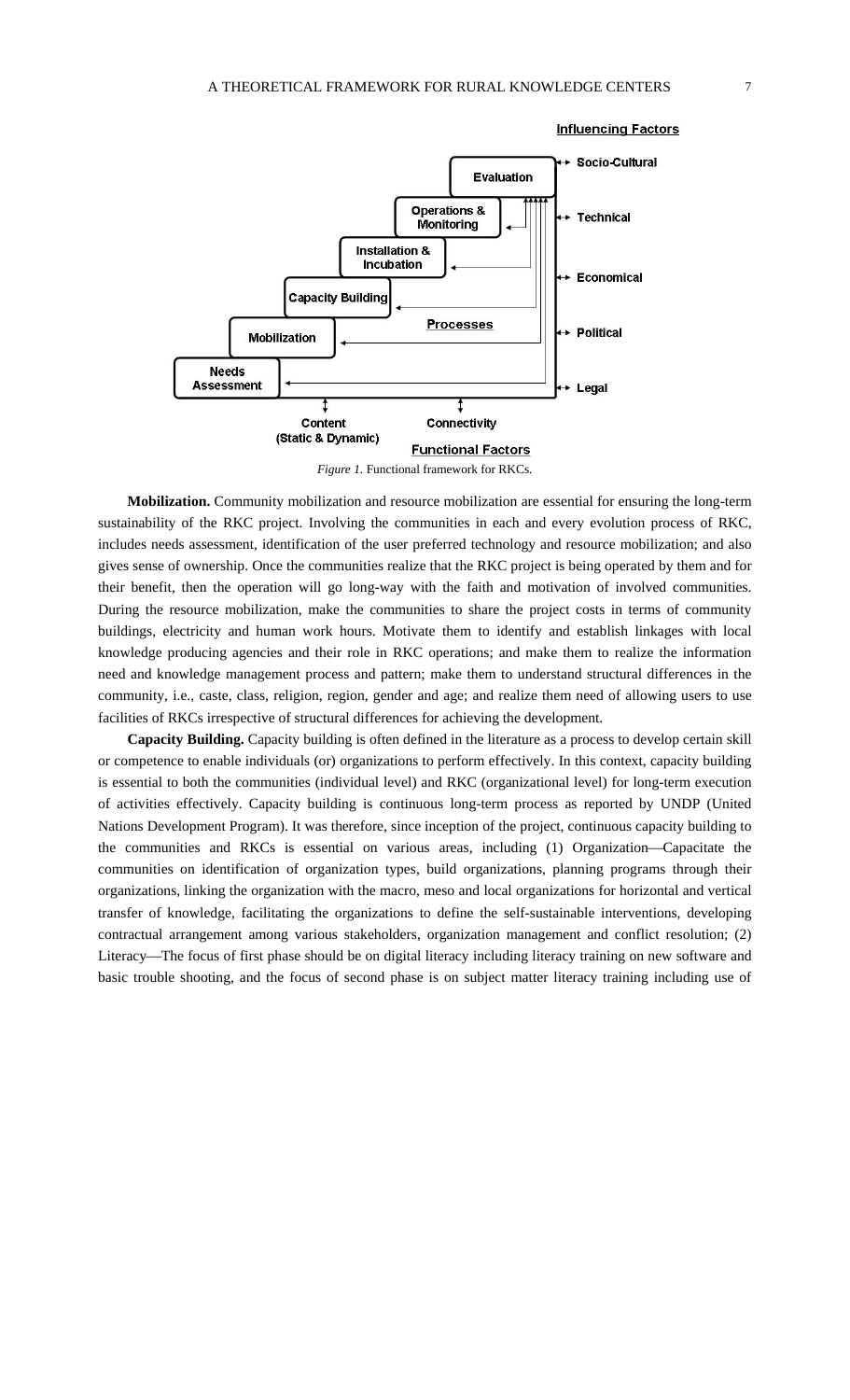technical skills for gaining subject matter literacy; and ICT enabled knowledge management includes content creation, consolidation and delivery.

**Installation and Incubation.** After ensuring the communities are mobilized and capacitated, start install services, and introduce them by creating awareness. The period in between installation and implementation is known as incubation period.

**Operations and Monitoring.** In the project, initial stages monitor each and every service, the way it is being delivered and the way communities are being received.

**Evaluation.** After certain period of time, there is a need to conduct an evaluation study to understand various insights and dynamics of a project. Each learning experience should be fed back into the system to make a project sustainable.

#### **Functional and Influencing Factors**

The functional factors such as content and capacity building play a vital role in ensuring the long-term sustainability of RKCs. The economical, political, socio-cultural, technical and legal factors need to be considered carefully while planning and designing of RKCs.

For instance, ICT choupal project experiences show the need of socially accepted technologies for their various choupal models, whereas Rajiv Internet Village project shows how the political factors influence to rename the Rural E-seva project to Rajiv Internet Villages.

#### **Recommendations**

The study recommends the necessity of partnerships with the external agencies, locally reliable organizations and local communities for successful implementation of RKC projects.

This kind of initiatives cannot be successful unless the community has a sense of ownership and participation right from the beginning. The bottom-up exercise involved local volunteers in participating the project activities i.e., collecting information from various sources, organizing and implementing various activities of the Village Information Centers/info kiosks gives the sense of ownership in the local communities, and would be useful for establishing sustainable RKC projects.

It is strongly recommended that the developing nations should formulate policies for developing strategies to harness the potential of ICTs and RKCs.

# **Acknowledgements**

We would like to thank Iowa State University Global Extension, ICRISAT, and DA-IICT for providing us an opportunity to carry out this study. We greatly value the support and incomparable affection from the operators of Rural Knowledge Centers and rural communities in the selected field sites of this study. We would like to extend our sincere thanks to all researchers who has shared their experiences of ICT4D assessment studies.

# **References**

Alavi, M., & Carlson, P. (1992). A review of MIS research and disciplinary development. *Journal of Management Information Systems , 8* (4), 45-62.

Balaji, P., Aswin, P., Kiran, G. R., Dileepkumar, G., Janaki, S., & Kumar, R. (2005). *Information and Communication Technologies for Development: A Comparative Analysis of Impacts and Costs from India.* Department of Information Technology, Ministry of Communications and Information Technology, Government of India.